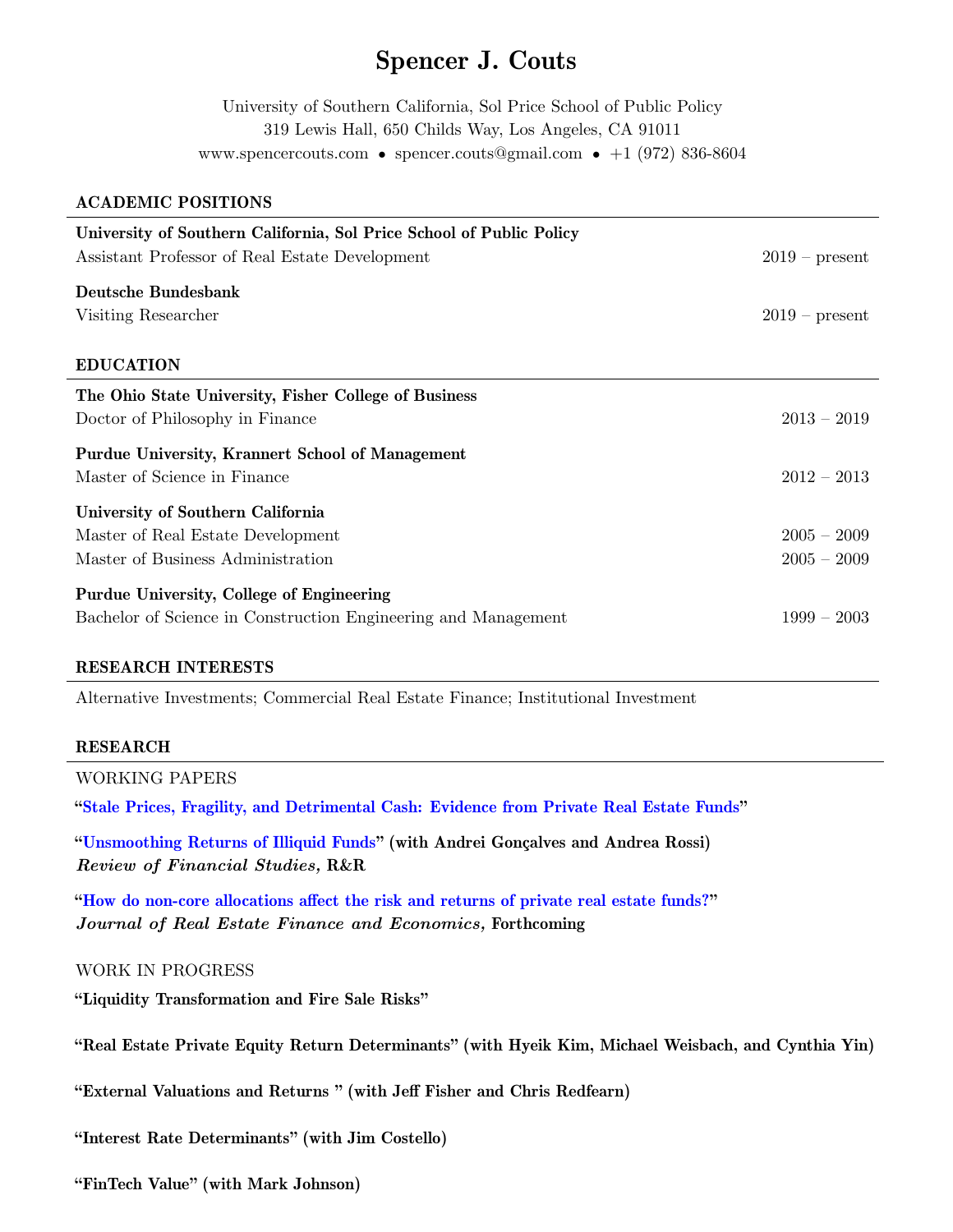### AWARDS AND GRANTS

| Annual Private Capital Conference Travel Grant                    | Jun 2019           |
|-------------------------------------------------------------------|--------------------|
| FSU-UF-UCF Critical Issues in Real Estate Symposium Travel Grant  | Apr 2019           |
| Midwest Finance Assocation Annual Conference PhD Travel Grant     | Mar 2019           |
| 10th Annual Hedge Fund and Private Equity Conference Travel Grant | Jan 2018           |
| OSU Real Estate Center Travel Grant (AFA Conference)              | Jan 2016, Jan 2017 |
| Krannert Scholar Recipient (top 5% of graduating class)           | May 2012           |

#### PROFESSIONAL ACTIVITIES

| <b>Upcoming Presentation:</b> | NCREIF Summer Conference (Chicago, 2022)                                |
|-------------------------------|-------------------------------------------------------------------------|
| Presenter:                    | UNC Real Estate Research Symposium (UNC Chapel Hill, 2020)              |
| Co-Author Presentation:       | Northern Finance Association Annual Conference (2020)                   |
| Presenter:                    | Real Estate Finance and Investment Symposium (2020)                     |
| Presenter:                    | Real Estate Finance and Investment Symposium (Cambridge, 2019)          |
| Co-Author Presentation:       | SFS Cavalcade North America Conference (Indiana, 2020)                  |
| Co-Author Presentation:       | UNC IPC Spring Research Symposium (UNC Chapel Hill, 2020)               |
| Presenter:                    | Annual Private Capital Conference (Montreux, 2019)                      |
| Presenter / Discussant:       | Eastern Finance Assocation Annual Conference (Miami, 2019)              |
| Presenter:                    | FSU-UF-UCF Critical Issues in Real Estate Symposium (Gainesville, 2019) |
| Presenter:                    | Midwest Finance Association (Chicago, 2019)                             |
| Presenter:                    | FMA - 2018 Annual Meeting (San Diego, 2018)                             |
| Presenter:                    | Notre Dame (Finance Department, 2018)                                   |
| Presenter:                    | Pitt/OSU/Penn State/CMU Finance Conference (Carnegie Mellon, 2018)      |
| Presenter:                    | 10th Annual Hedge Fund and Private Equity Conference (Dauphine, 2018)   |
| Conference Chair:             | OSU Real Estate and Housing Doctoral Conference (Ohio State, 2018)      |
| Discussant:                   | OSU Real Estate and Housing Doctoral Conference (Ohio State, 2017)      |

#### TEACHING

| University of Southern California, Sol Price School of Public Policy, Los Angeles, CA |                     |
|---------------------------------------------------------------------------------------|---------------------|
| Advanced Finance and Investment for Real Estate Development (undergraduate)           | $2019 - 2021$       |
| Finance of Real Estate Development (graduate)                                         | $2019 - 2021$       |
| The Ohio State University, Fisher College of Business, Columbus, Ohio                 |                     |
| Corporate Finance (undergraduate)                                                     | Spring $2017$       |
| <i>Teaching Assistant</i> for Itzhak (Zahi) Ben-David, Real Estate Finance (UG; MBA)  | $2015 - 2016$       |
| <b>RESEARCH POSITIONS</b>                                                             |                     |
| Research Assistant for Itzhak (Zahi) Ben-David, The Ohio State University             | Aug 2014 – Aug 2018 |

| Research Assistant for Itzhak (Zahi) Ben-David, The Ohio State University | Aug $2014 - \text{Aug } 2018$ |
|---------------------------------------------------------------------------|-------------------------------|
| Research Assistant for Sergey Chernenko, The Ohio State University        | Aug $2013 - \text{Aug } 2014$ |
| Research Assistant for Michael Cooper, Purdue University                  | Aug $2002 - Dec 2002$         |

## ACADEMIC REFERENCES

Itzhak (Zahi) Ben-David (Chair), Neil Klatskin Chair in Finance and Real Estate, The Ohio State University C. Jack Liebersohn, Assistant Professor of Finance, The Ohio State University Michael Weisbach, Ralph W. Kurtz Chair in Finance, The Ohio State University Lu Zhang, John W. Galbreath Chair in Finance, The Ohio State University